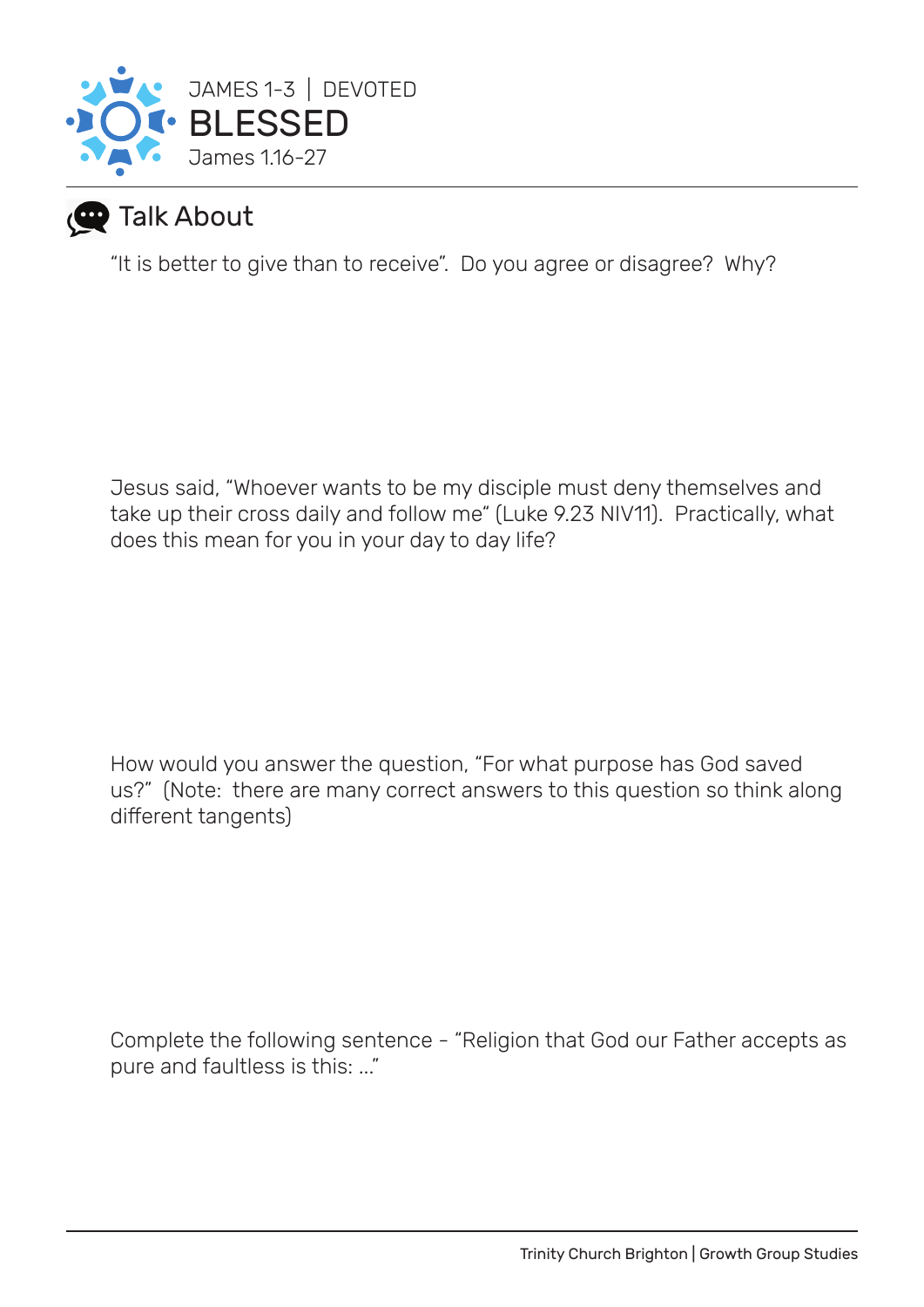



What aspects of God's nature does James draw our attention to in James 1.17- 18? What point do you think he is making?

In verses 19-21, James presents a number of very human factors that contrast to God's nature described in the previous verses. What are they?

What is God's answer to our changeable, fickle and sinful nature? Why?

What attitude does James call for? What result does it produce, both in the short term (1.22) as well as ultimately (1.25)? Does this surprise you?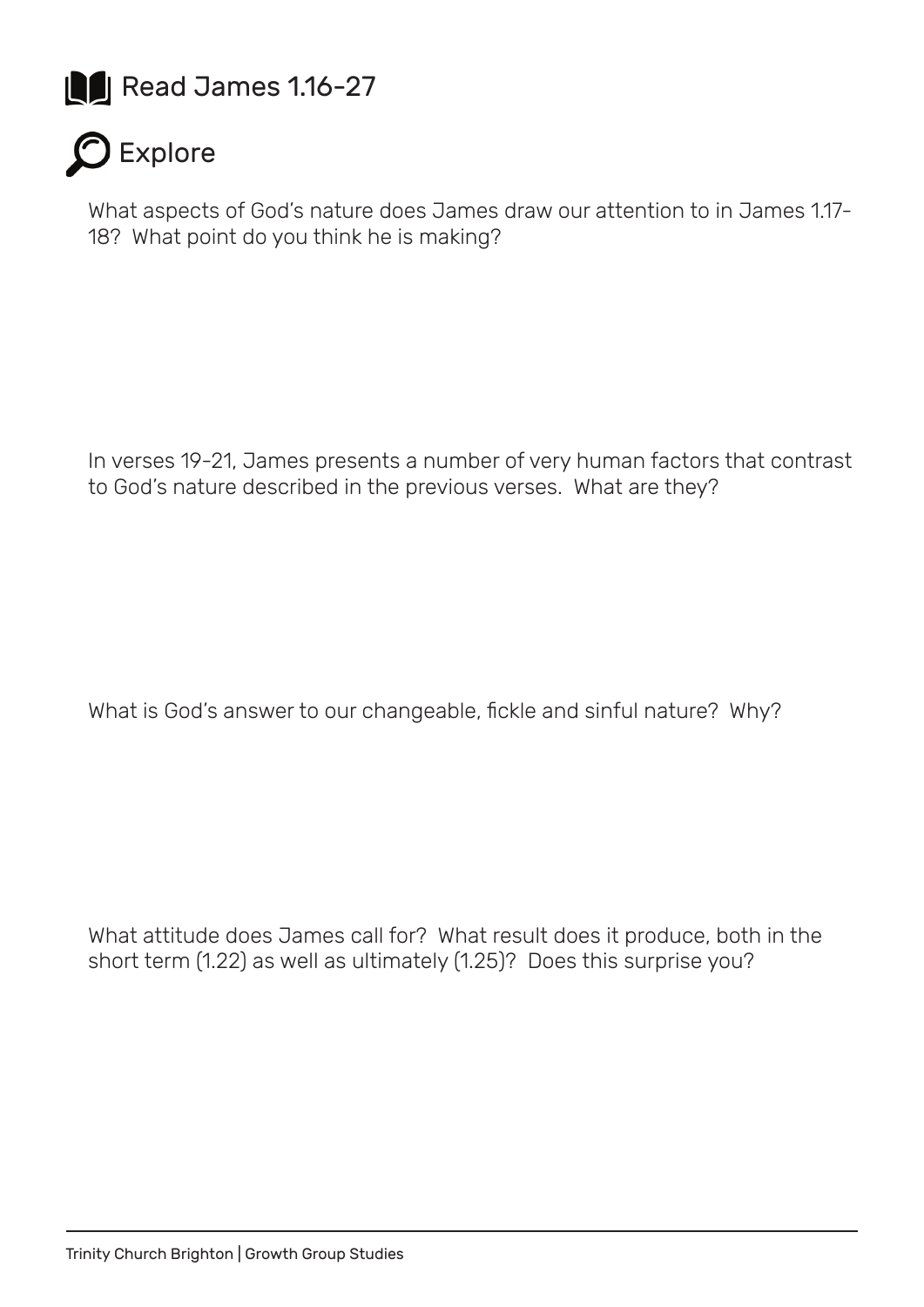Why is merely listening described as self-deception?

James describes God's word as the "perfect law that gives freedom". Most modern ideas of "law" understands it in terms of restricting freedom. So how does this work? (see esp. Psalm 19)

Would you consider yourself "religious"? Why or why not? What picture does this word paint?

According to James, what elements characterise "pure and faultless" religion?

What point is James making? (see James 2.24)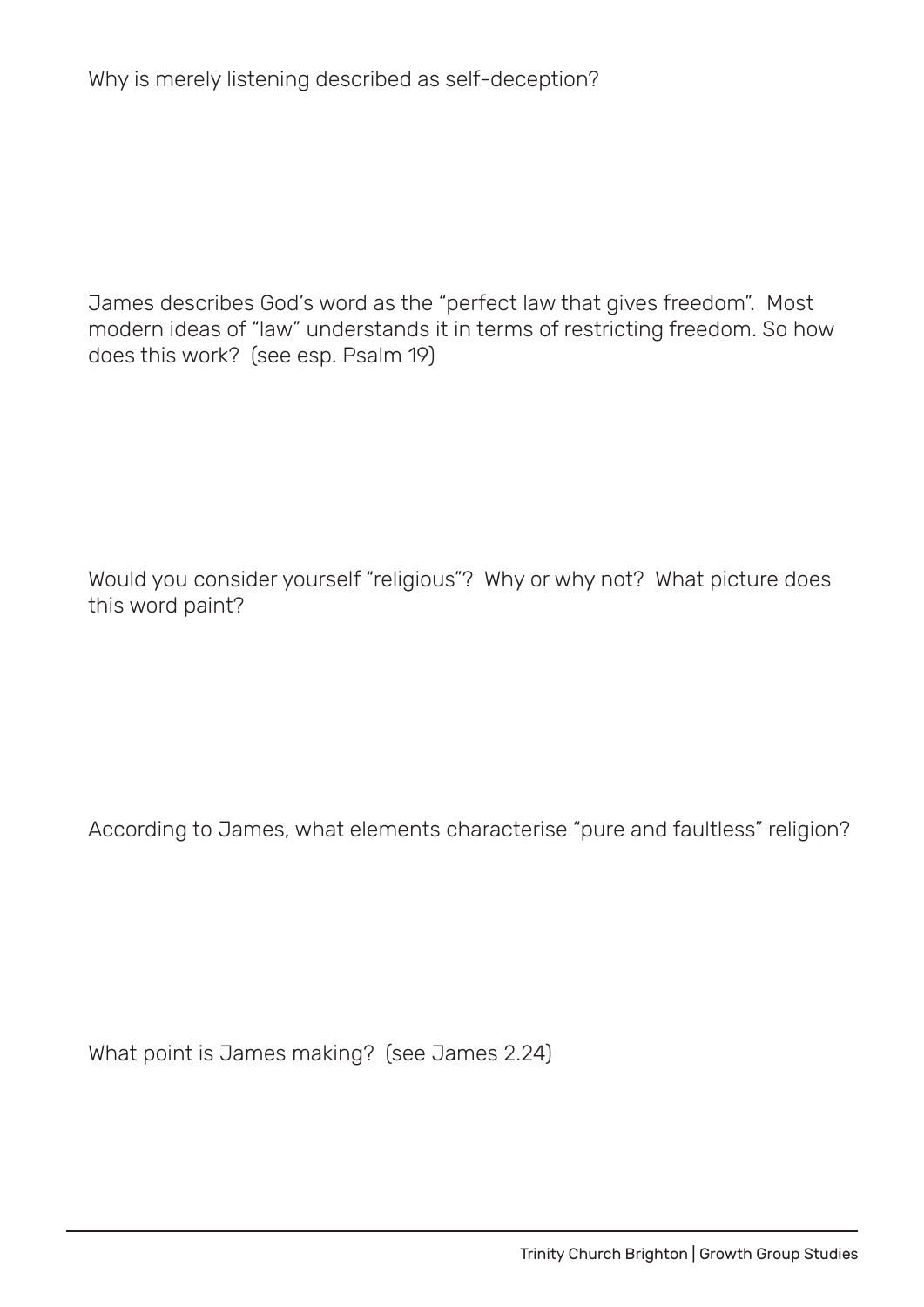Last study/sermon we were introduced to two roads, "Wisdom Way" and "Seduction Street", with two very different destinations. Spend a moment to once again map them out.



Can you see these two roads in our passage? What insights does it give us as we think about these two roads and their destinations?

According to our passage, what does the life of one who walks 'Wisdom Way" look like? What about those walking "Seduction Street"?



*Jesus' delight in God's word, his obedience to his father, led him to a life of service and sacrifice for others.* 

*his righteousness is ours*

*he served us, met our needs perfectly*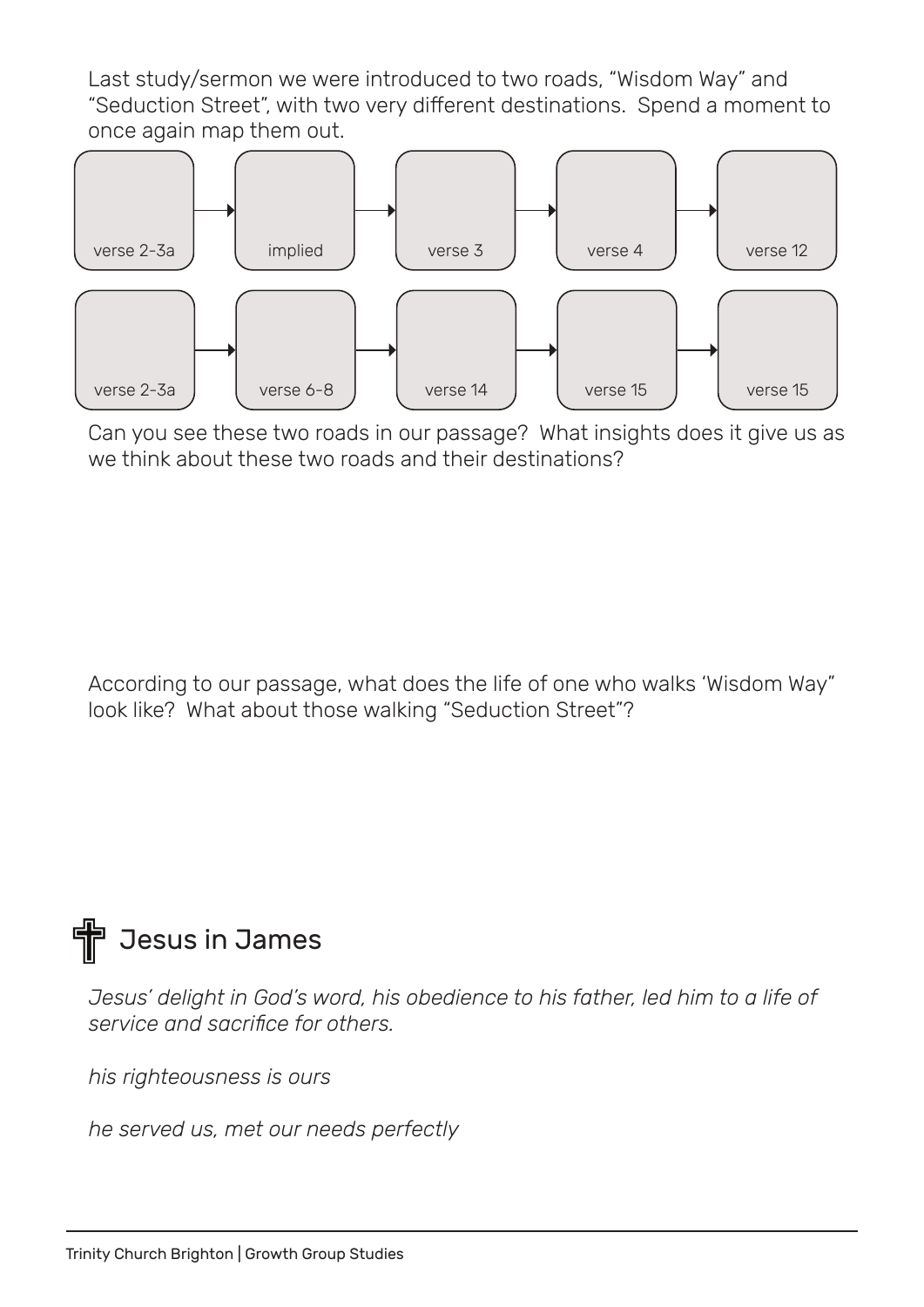

What makes you angry? Why?

What is your attitude to the Word of God? On Sunday, when we read and preach Scripture? As you read the Bible each day (or not)? What one (or perhaps two) words would best capture your attitude?

Reflect on this quote: "The missing link in evangelical life today is not in the first instance spiritualityu but rather obedience" (Dallas Willard, the Great Omission). What gets in the way of you obeying God's word?